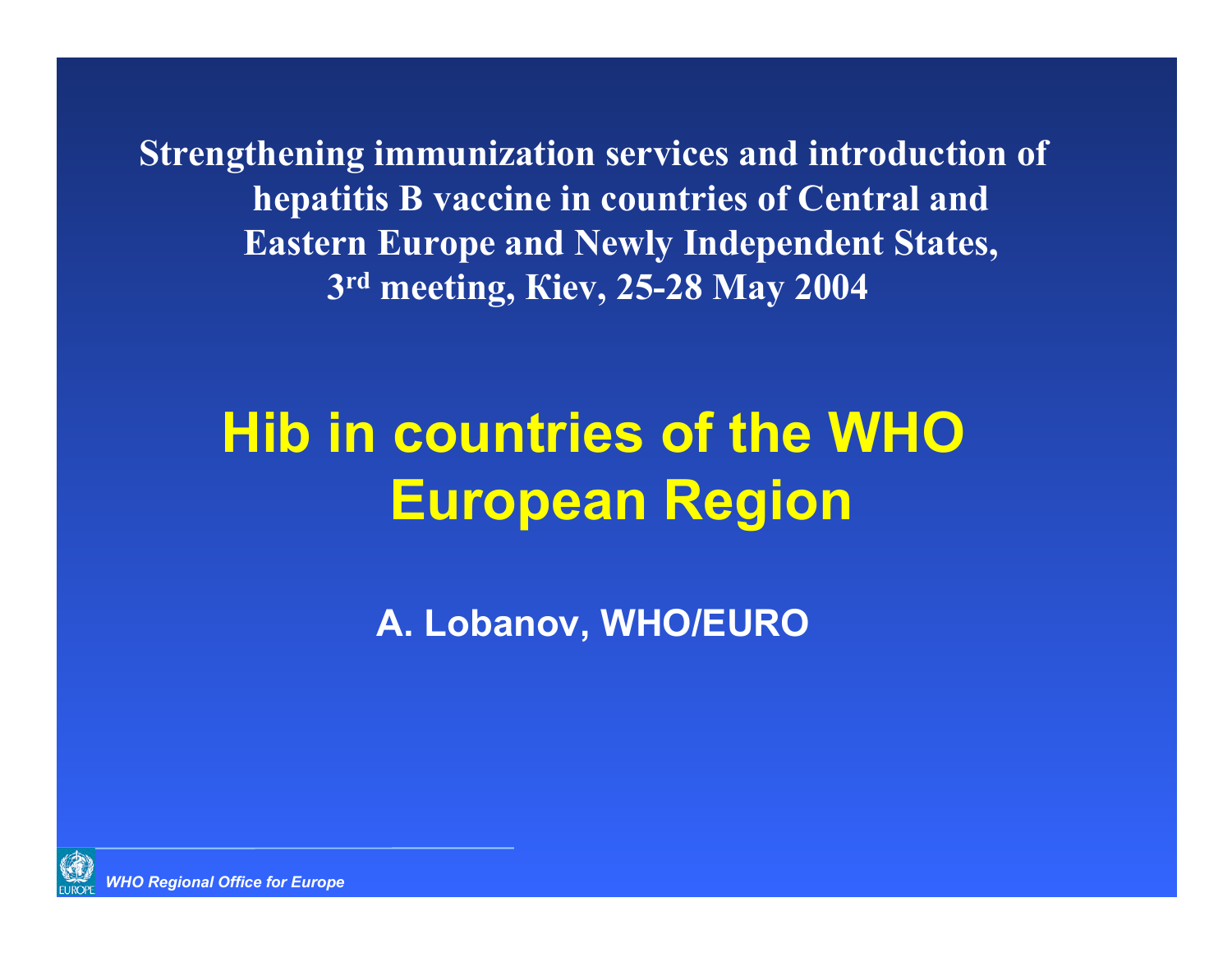## *Hemophilus influenzae* **type B (Hib) disease: public health impact and control**

- **Estimated at least 3 million cases of serious diseases, especially meningitis and pneumonia in young children, and more than 400 thousand deaths in the world each year**
- **Meningitis in >30% of cases in children below 5 years of age**
- **May cause deafness, learning problems, fits**
- **Immunization with modern Hib conjugate vaccines prevents >90% Hib disease**
- **Hib conjugate vaccines are usually given to infants together with DTP, OPV and HepB**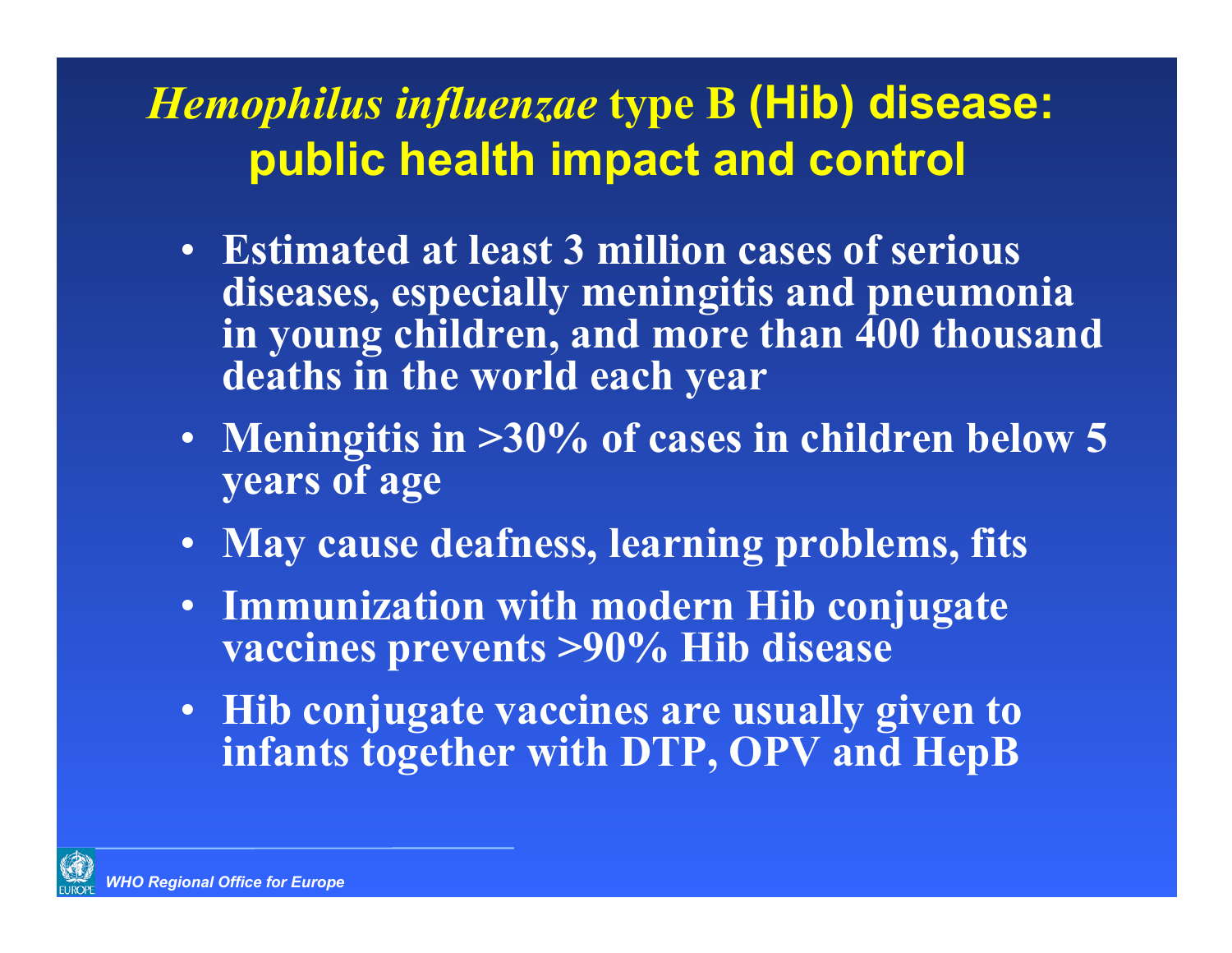# **Measurement of Hib disease burden**

### • **Surveillance**

- **detection: standard case definition**
- **recording and reporting**
- **laboratory diagnosis**
- **Studies**
	- **prospective**
	- **retrospective**
- **Rapid assessment tool**

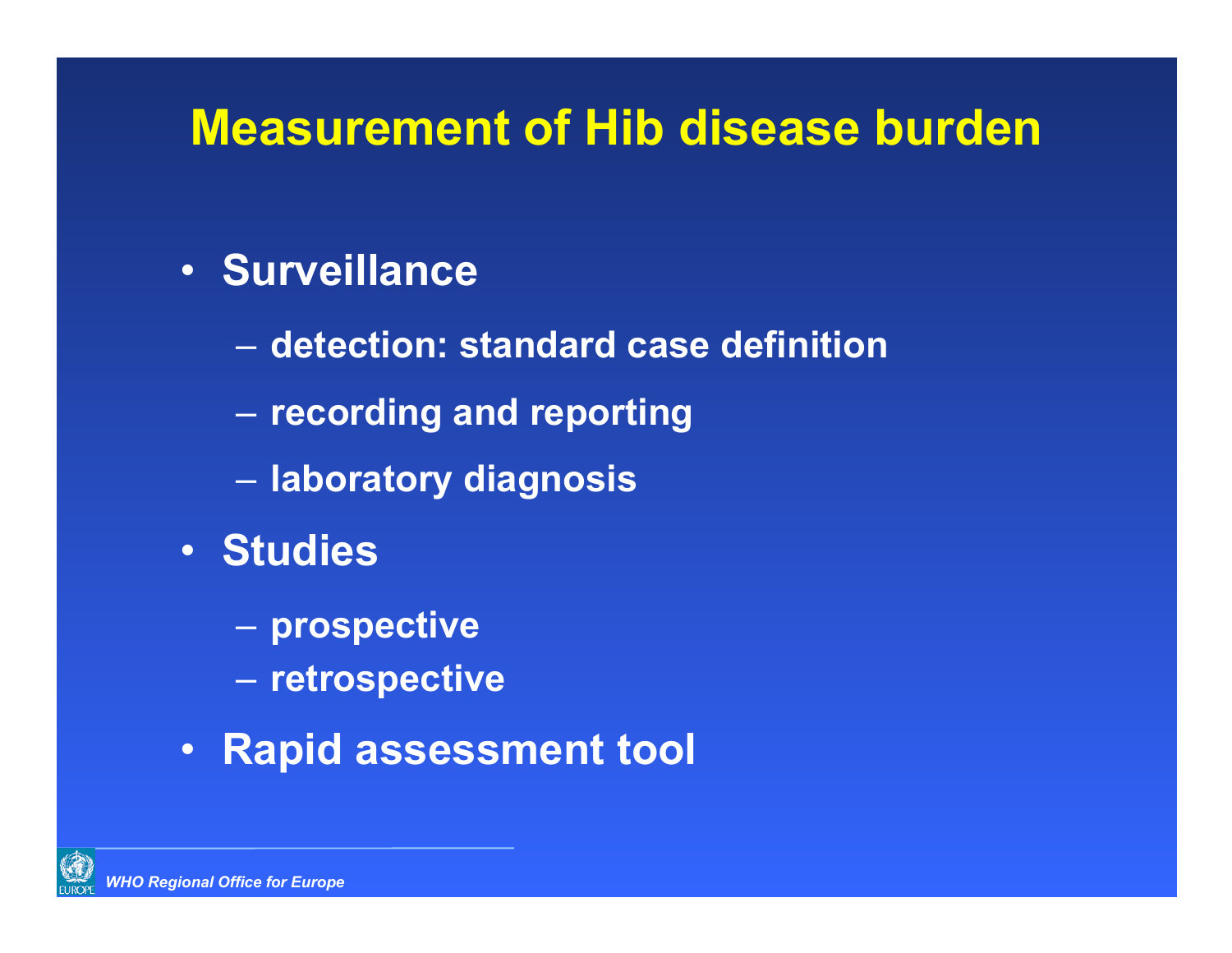# Vaccines and Biologicals

Haemophilus influenzae type b (Hib) meningitis in the pre-vaccine era: a global review of incidence, age distributions, and case-fatality rates



World Health Organization

### WHO document WHO/V&B/02.18

*"Haemophilus influenzae* type b (Hib) meningitis in the pre-vaccine era: a global review of incidence, distribution and case fatality rates"

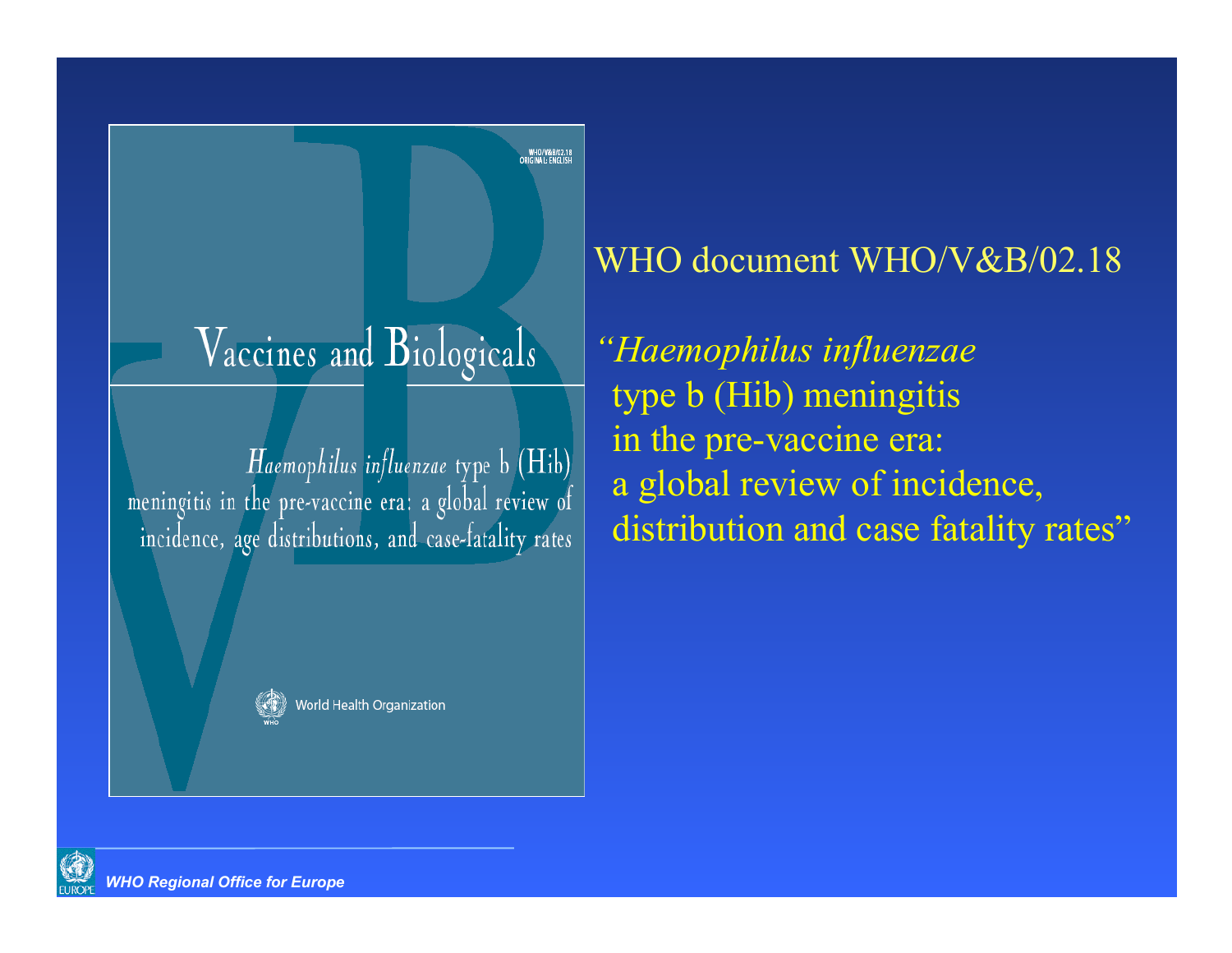### **Mean annual incidence of Hib meningitis in the WHO European Region before introduction of immunization: population based studies and surveillance data**





*WHO Regional Office for Europe*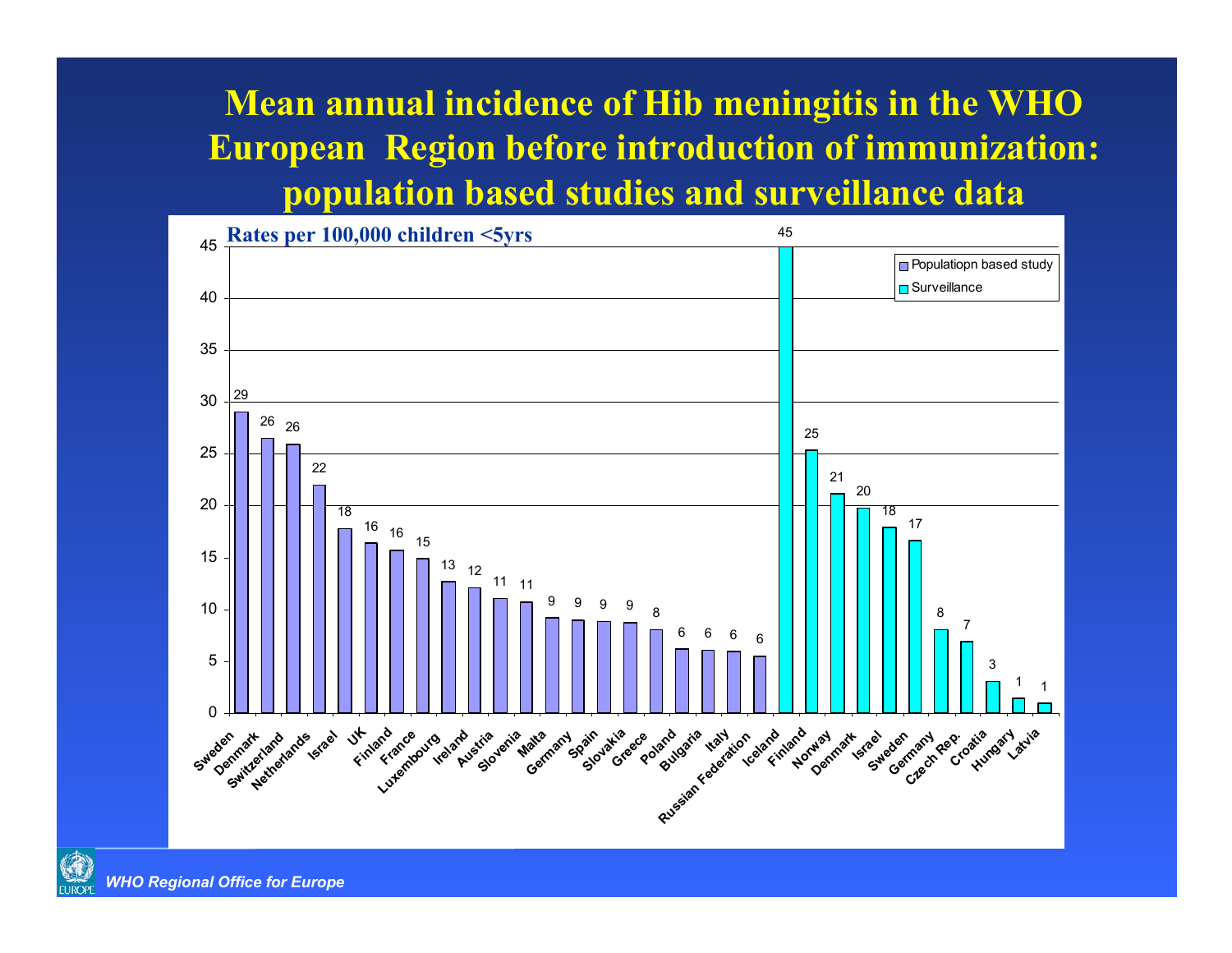### **Incidence of Hib-meningitis in children < 5 yrs of age, by WHO Region**



**Source: WHO/HQ**

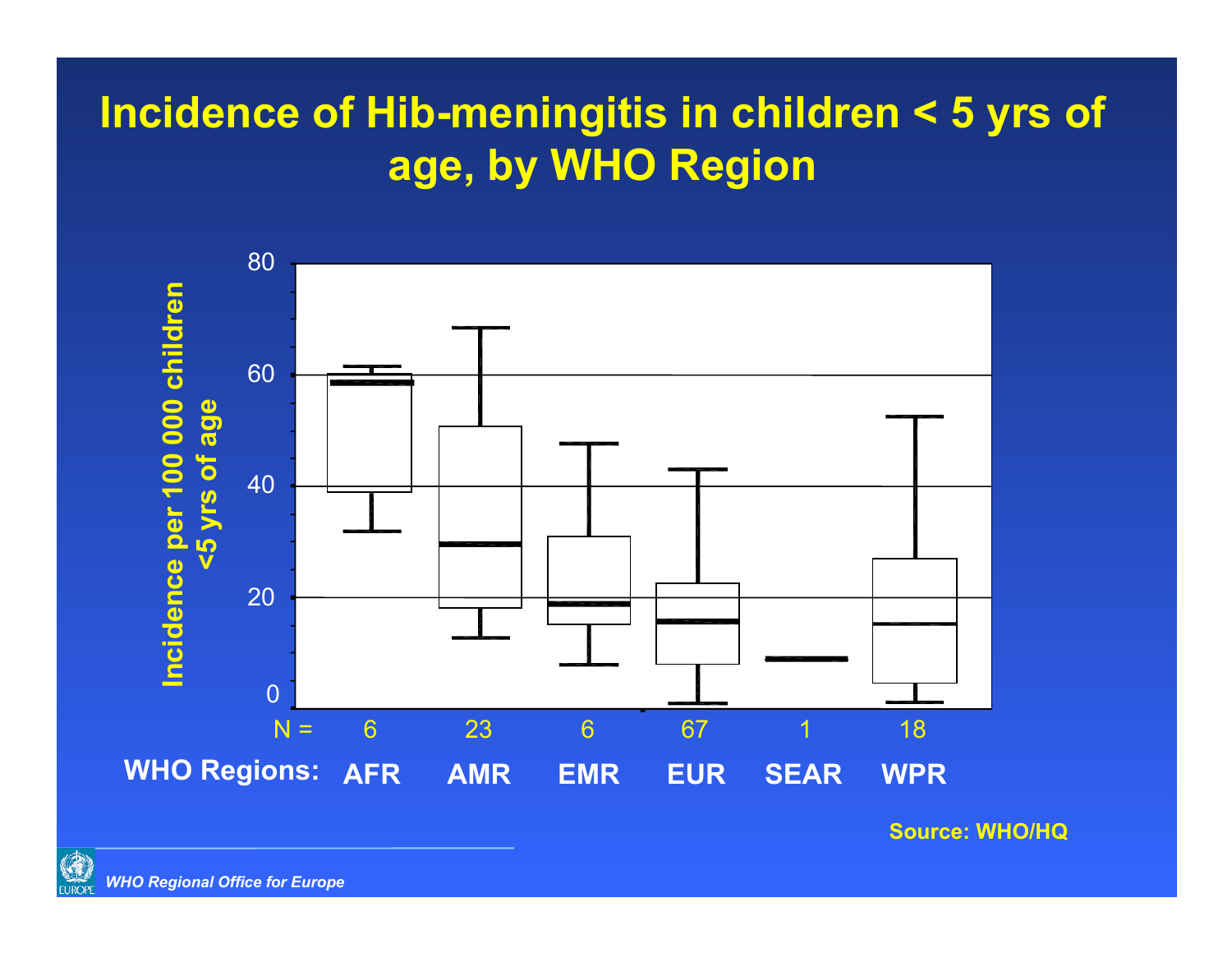### **Incidence of Hib-meningitis in children 0-11 months of age, by WHO Region**



**Source: WHO/HQ**

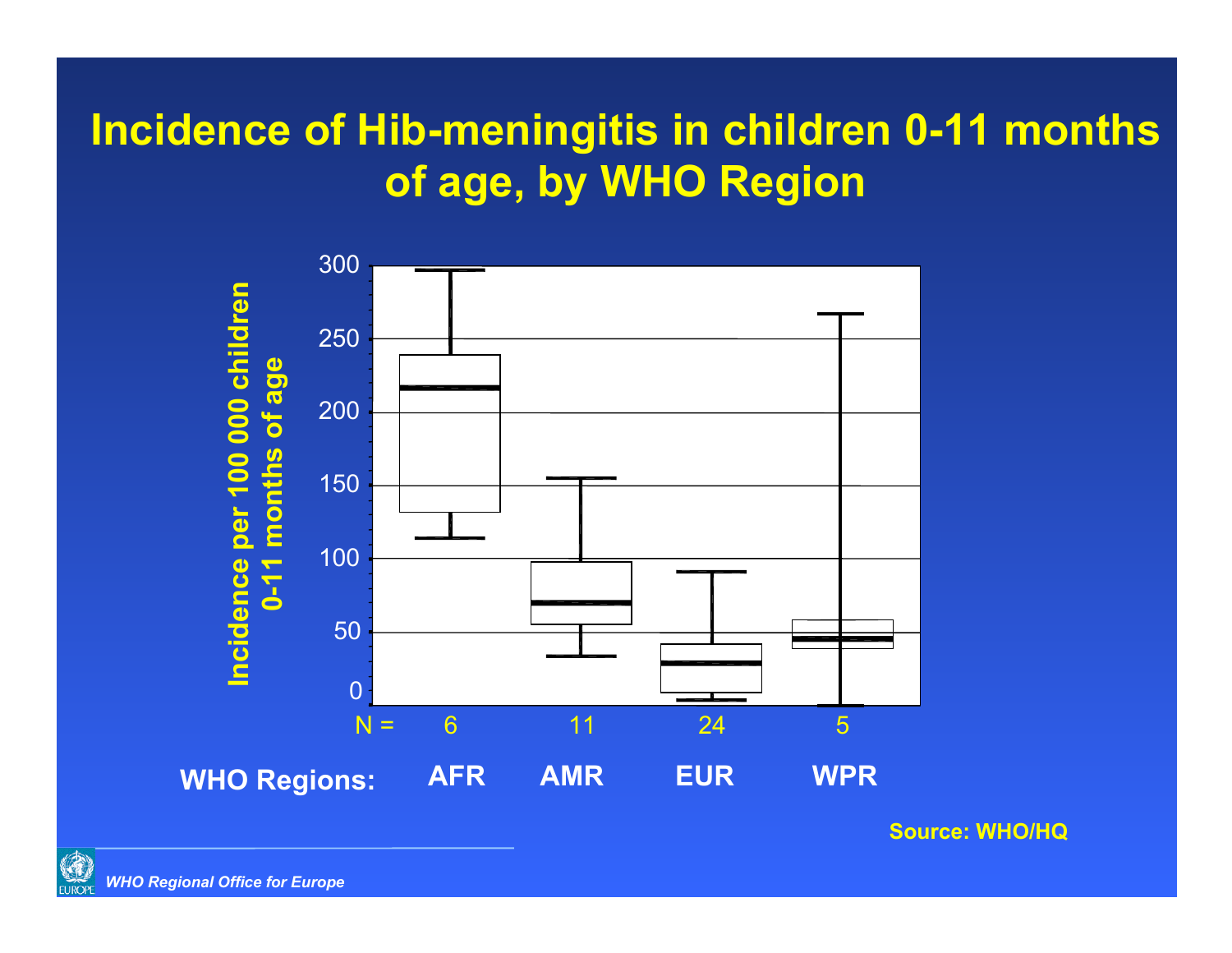### **Case-fatality rates of Hib-meningitis in children < 5 years of age, by WHO Region**



**Source: WHO/HQ**

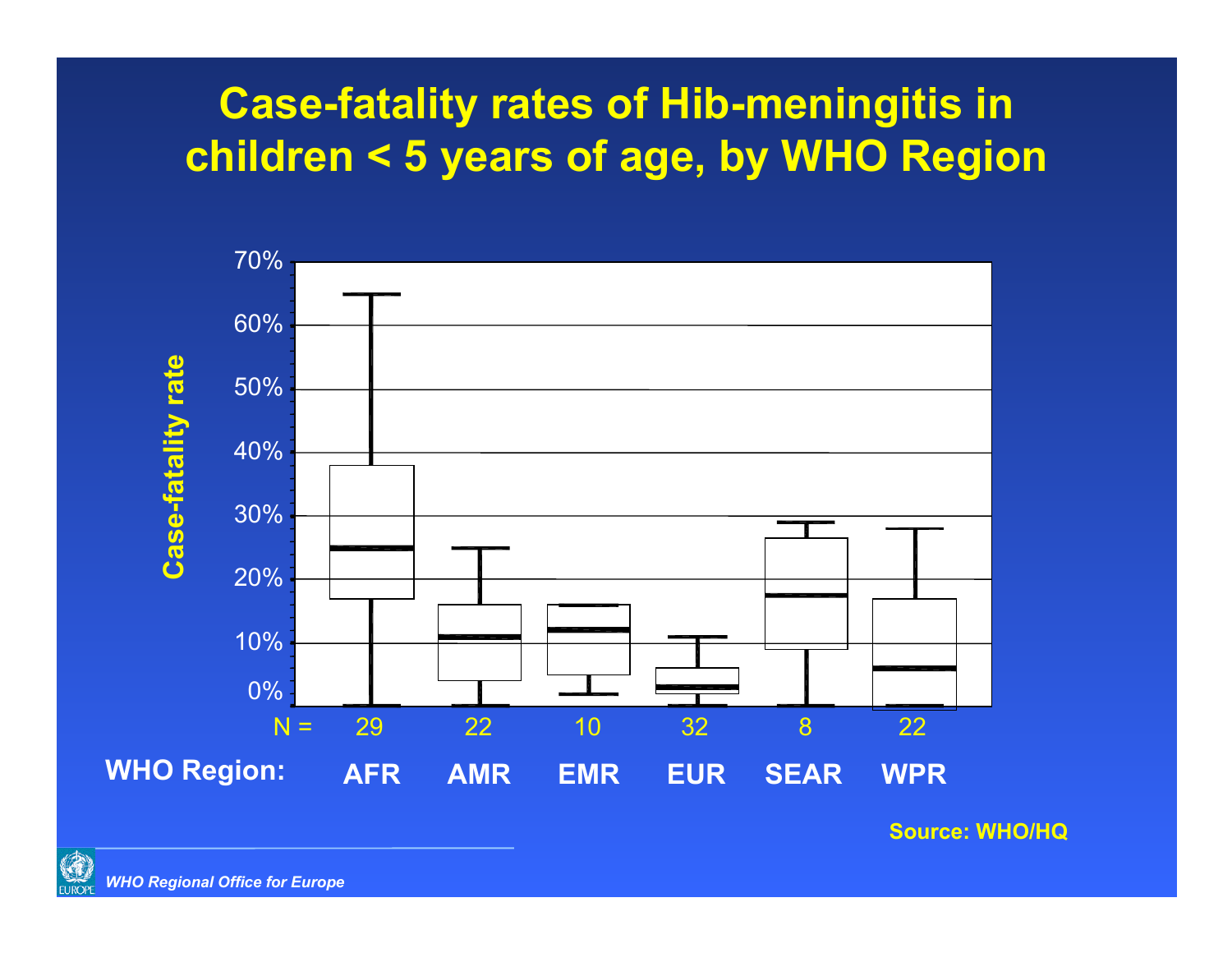**European Union Invasive Bacterial Infections Surveillance Network**

**Established in 2000, 21 countries involved**



**Disaggregated data for 1999-2002 supplied by:**

**Denmark Netherlands Finland Portugal Germany UK Greece Ireland Czech Republic Israel Italy Morway** 

### **Some countries have not been able to fully contribute**

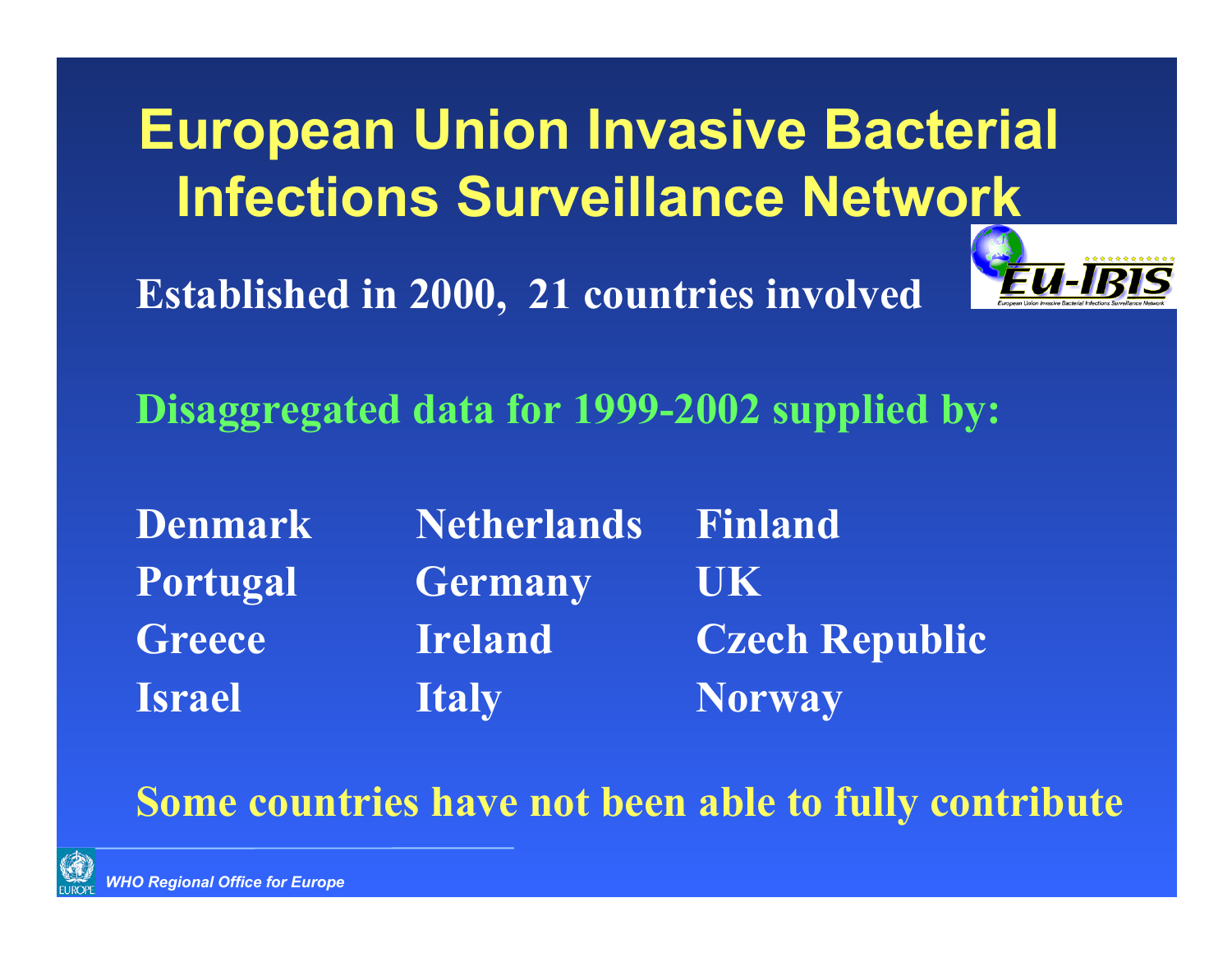# **Incidence of invasive Hib disease in children under 5 yrs prior to introduction of Hib immunisation**



 $\mathsf{\mathsf{C}}$ 

**CONTROP** *WHO Regional Office for Europe*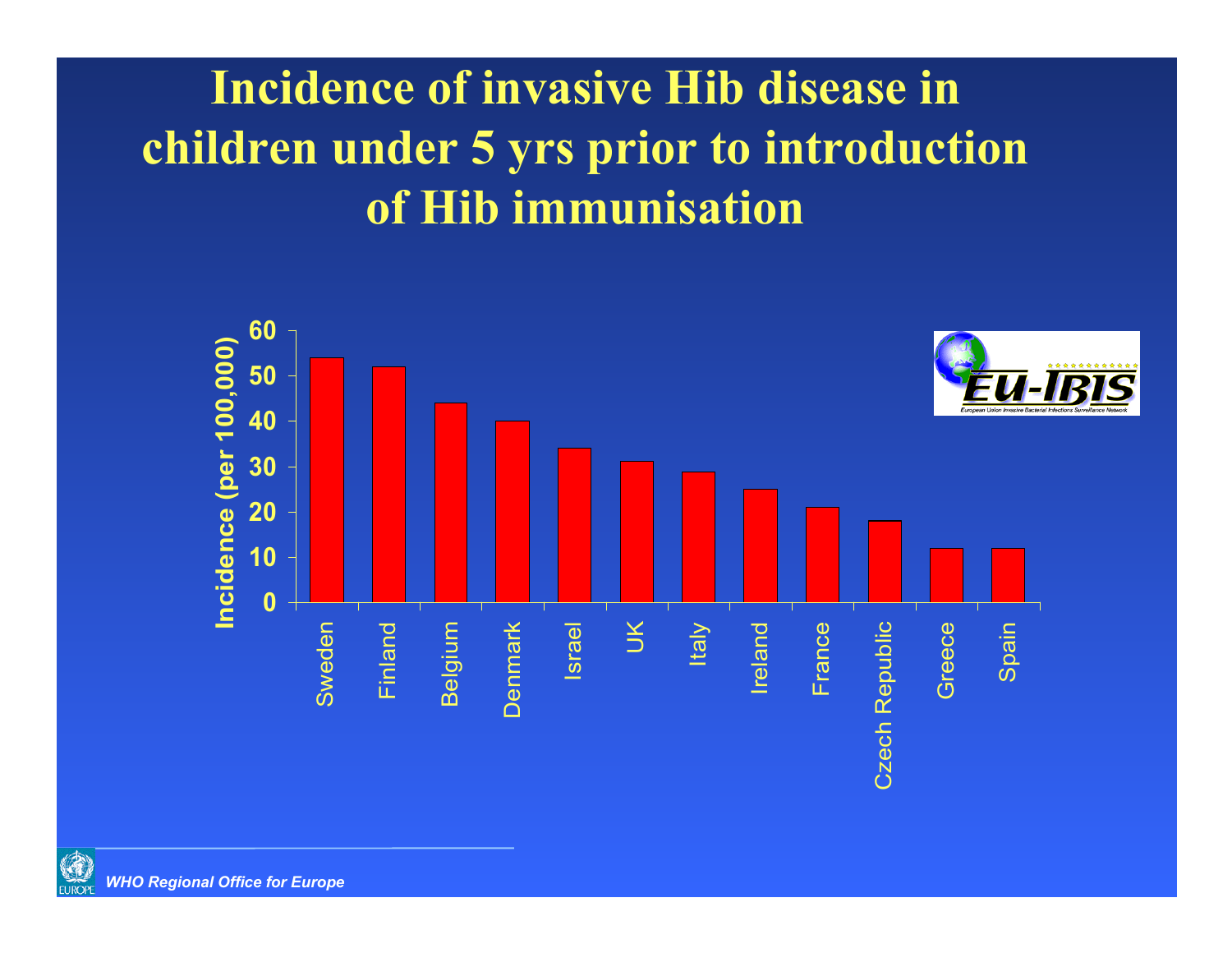### **Percentage decline in incidence Hib following vaccine introduction**



![](_page_10_Picture_2.jpeg)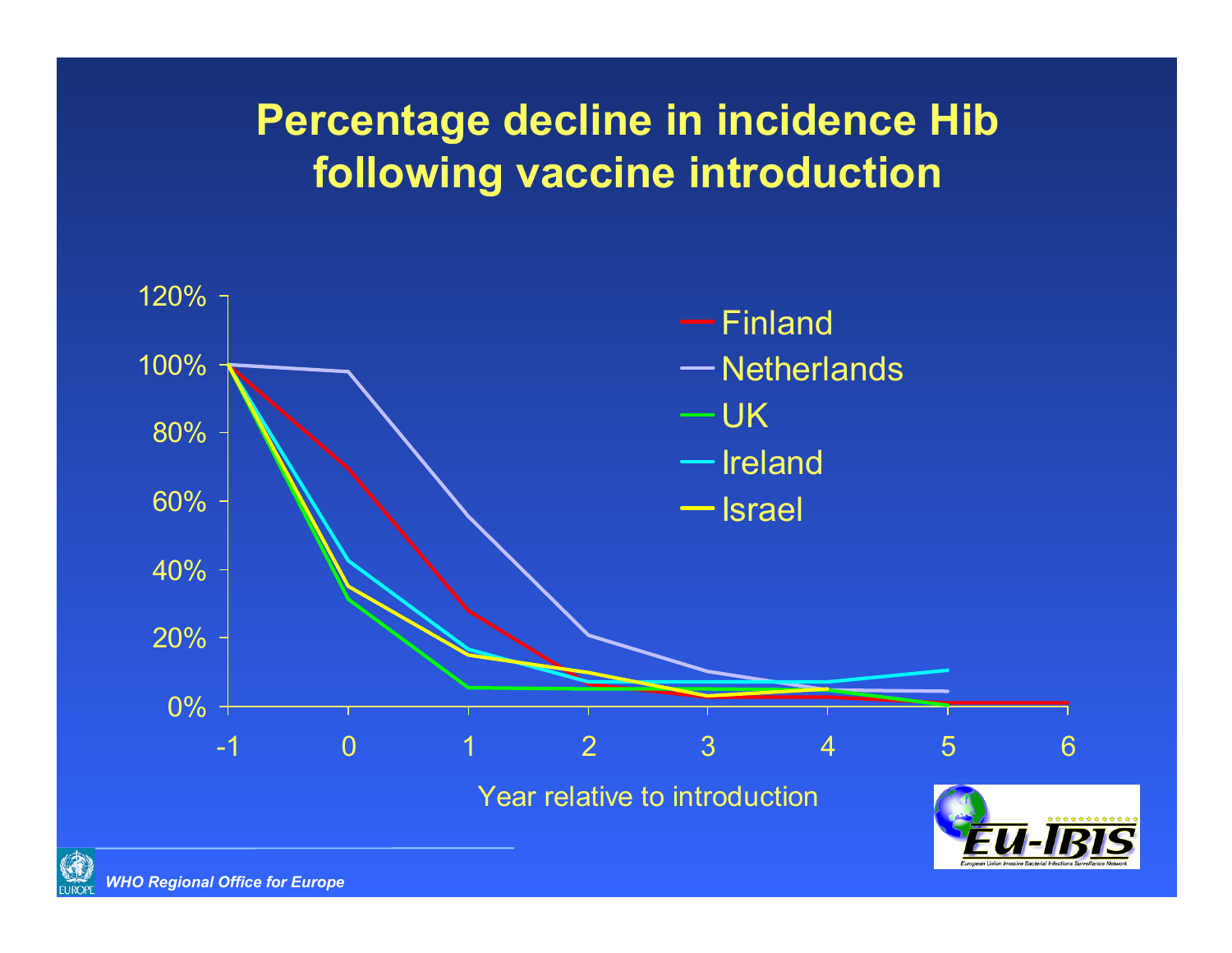# **Incidence of Hib disease in children 1996-2002 (combined country data)**

![](_page_11_Figure_1.jpeg)

![](_page_11_Picture_2.jpeg)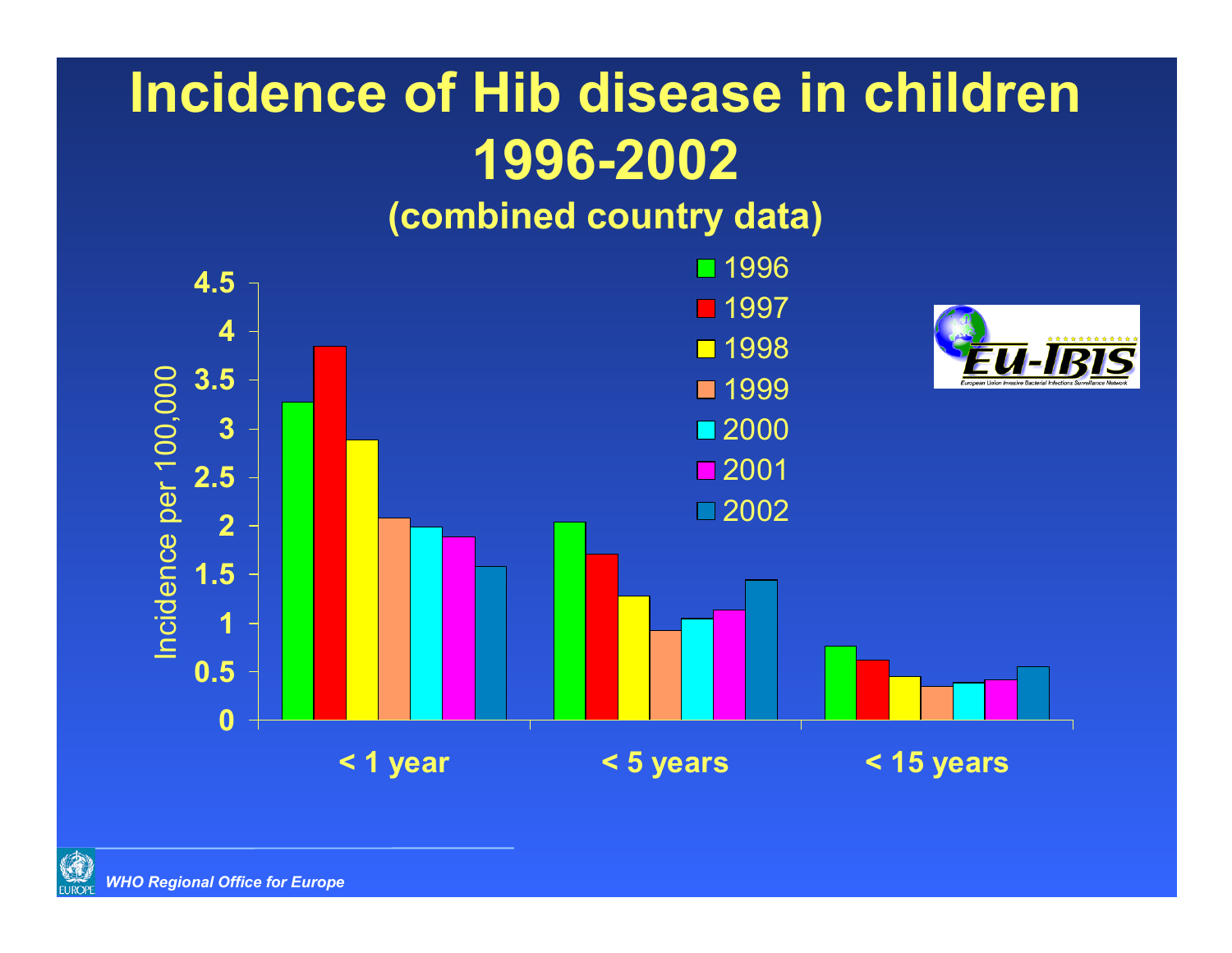# **Age-specific distribution of diagnoses in all EU-IBIS countries and years combined**

![](_page_12_Figure_1.jpeg)

![](_page_12_Picture_2.jpeg)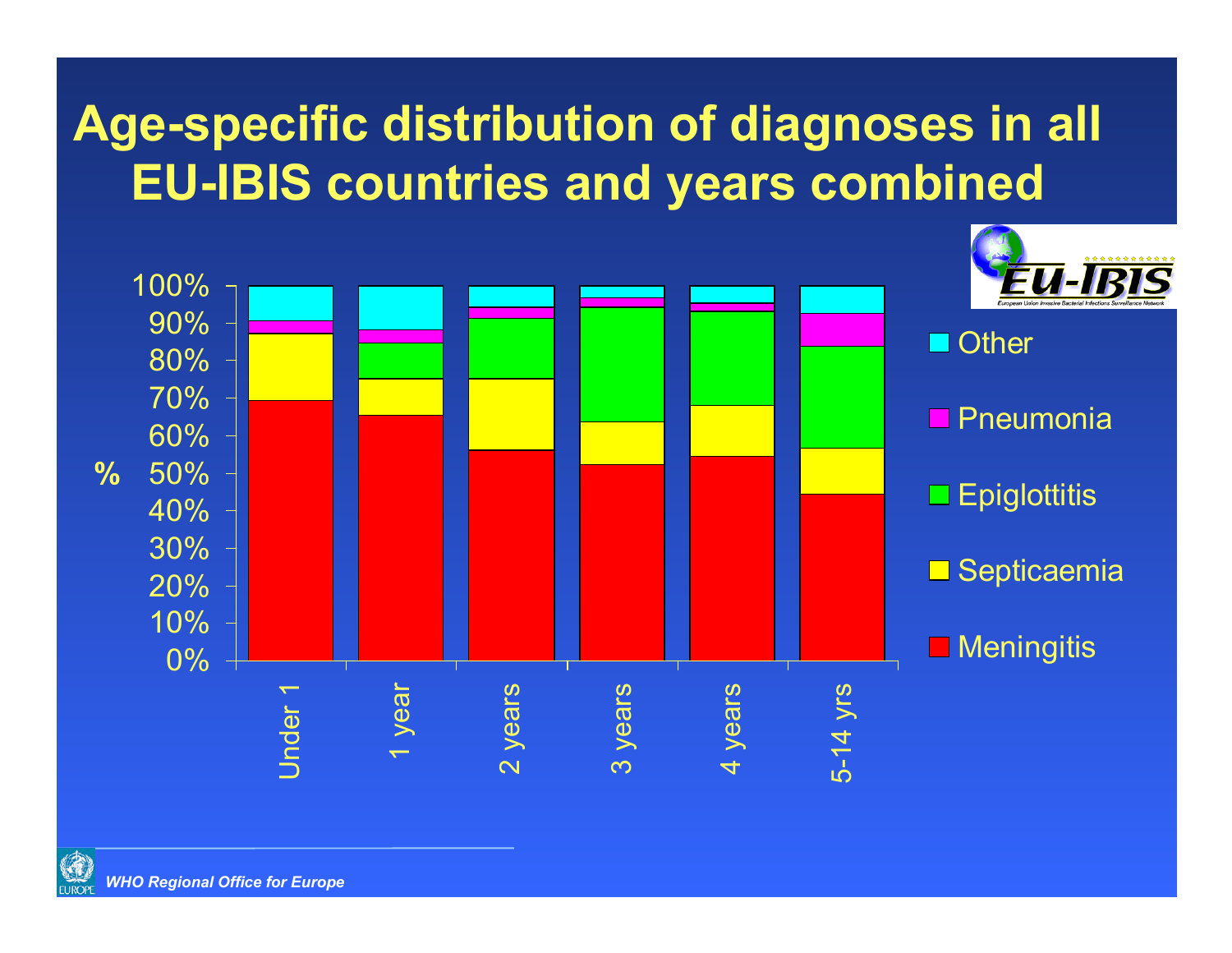# **Hib diagnosis**

• **Meningitis still the predominant diagnosis**

![](_page_13_Picture_2.jpeg)

- **Meningitis decreases in importance with age**
- **Epiglottitis increases in importance with age**
- **Meningitis decreasing with the age shift in Hib infection**

![](_page_13_Picture_6.jpeg)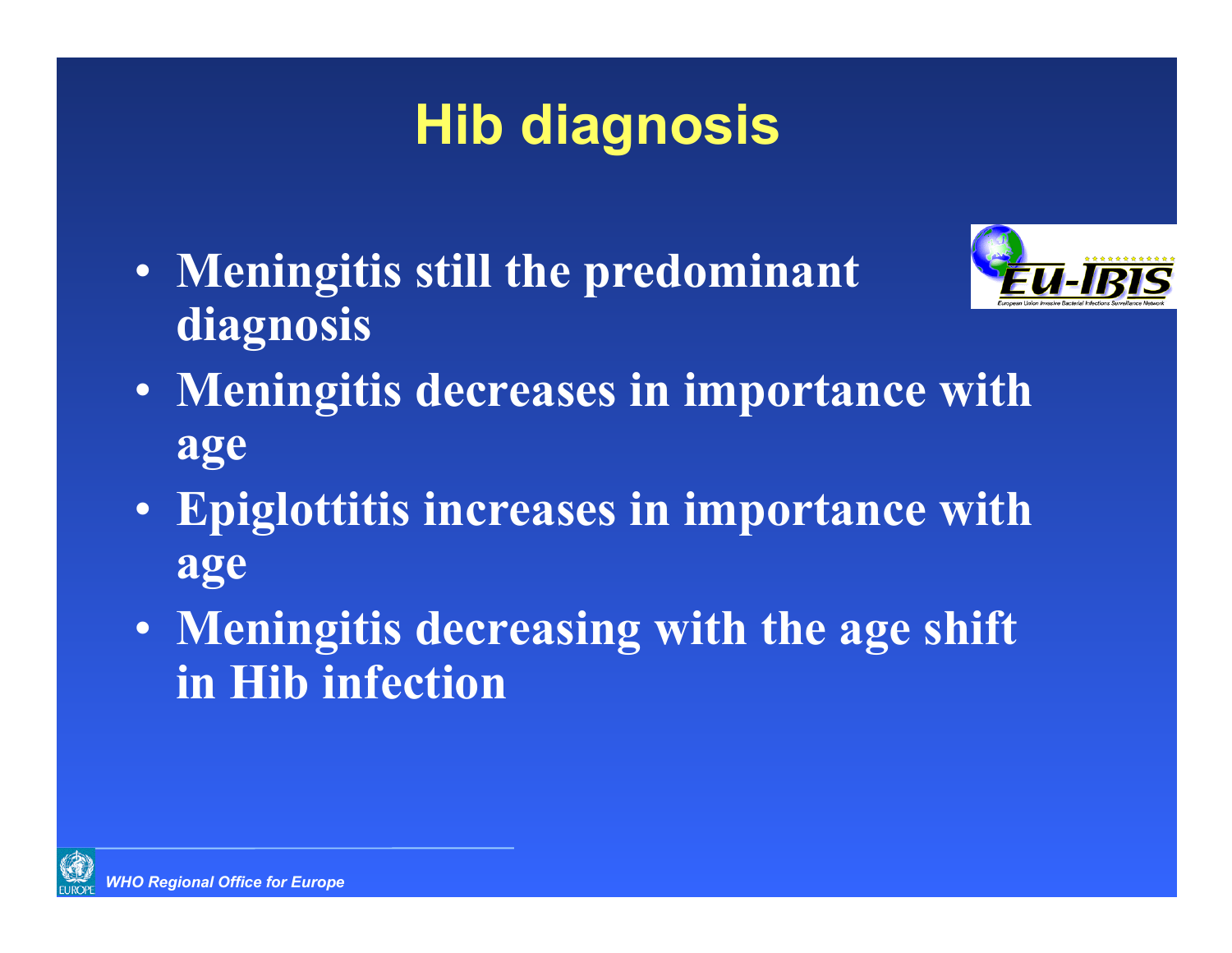#### **HepB3, Hib3 and DTP3 vaccine coverage in the European Region 1990-2002**

DTP3 <del>HII−</del>HepB3 <del>HI−</del>Hib3

![](_page_14_Figure_2.jpeg)

![](_page_14_Picture_3.jpeg)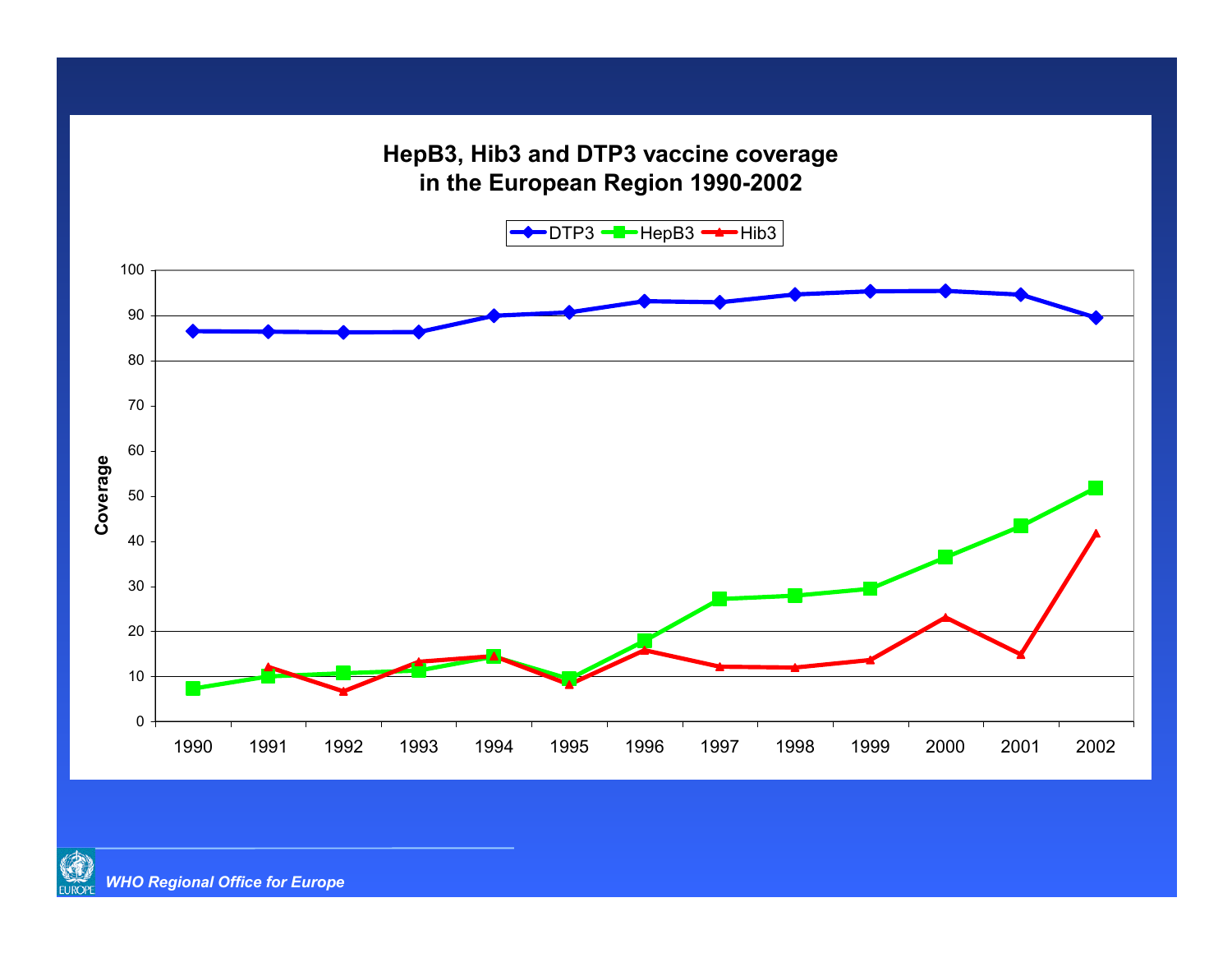# *Haemophilus influenza* **type** *b* **immunization policy in the European Region in 2003**

![](_page_15_Figure_1.jpeg)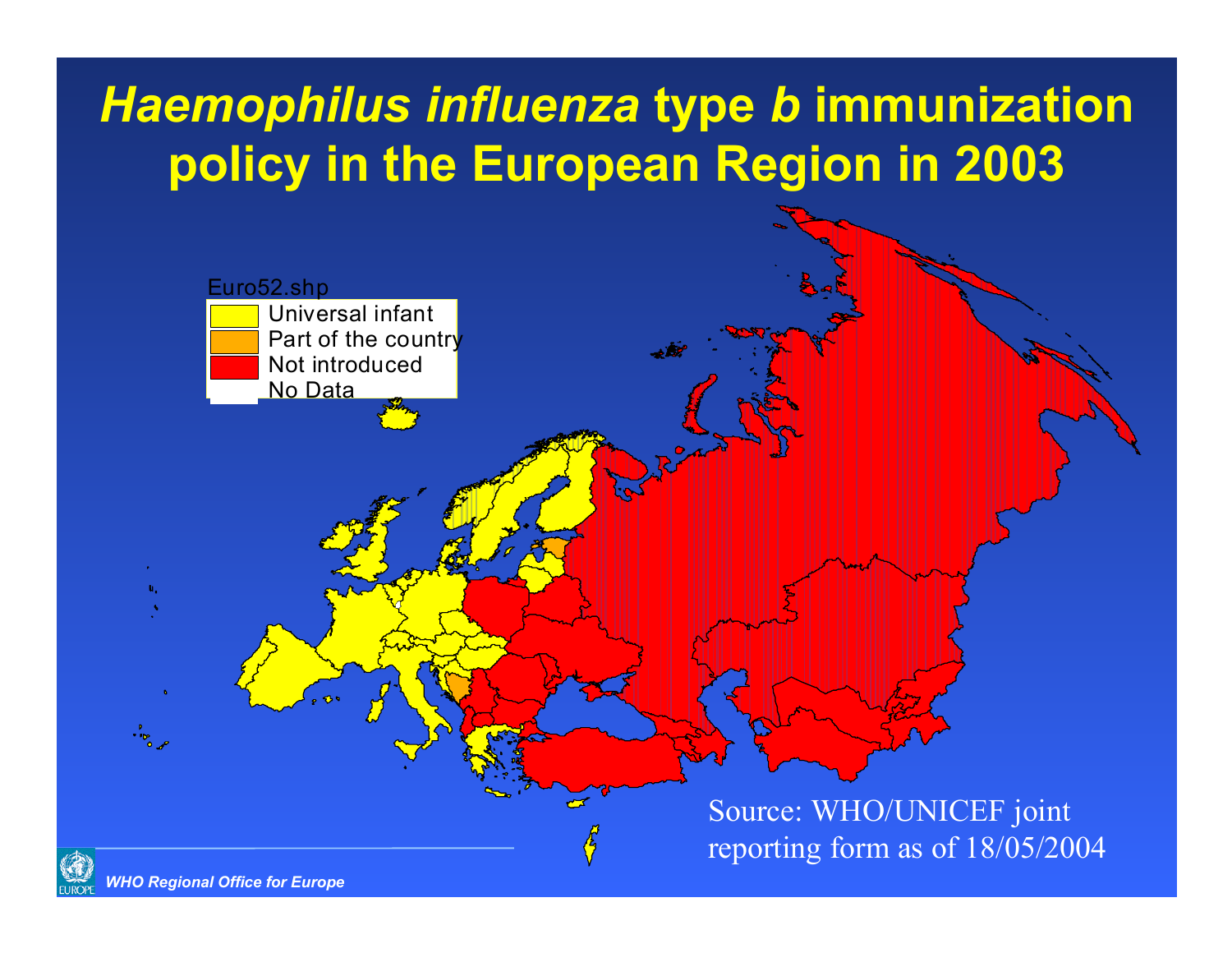### **Hib3 coverage in the European Region in 2002**

![](_page_16_Figure_1.jpeg)

![](_page_16_Picture_2.jpeg)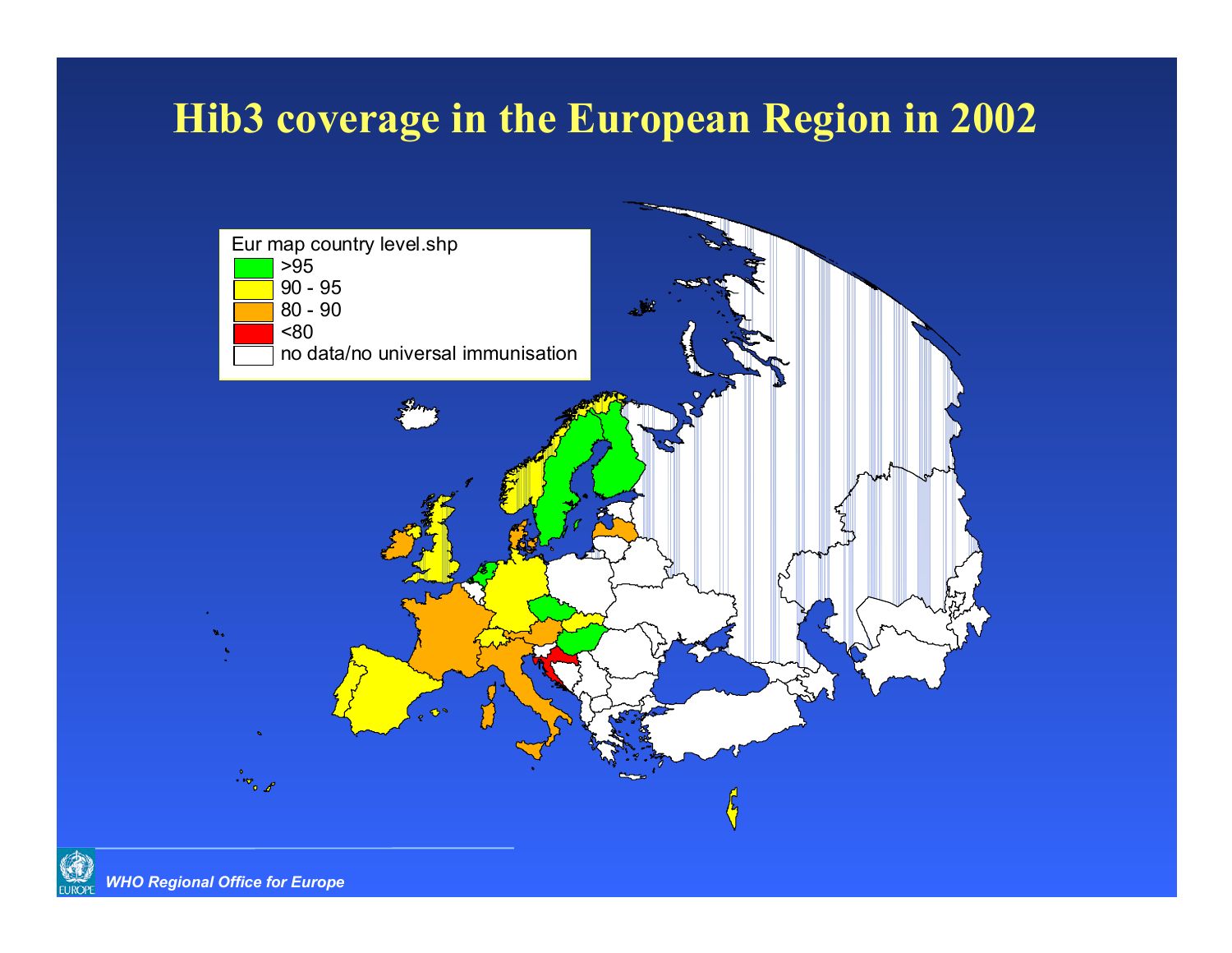# Incidence of Hib meningitis in the European Region in 2003 Per 100,000

![](_page_17_Figure_1.jpeg)

*WHO Regional Office for Europe*

G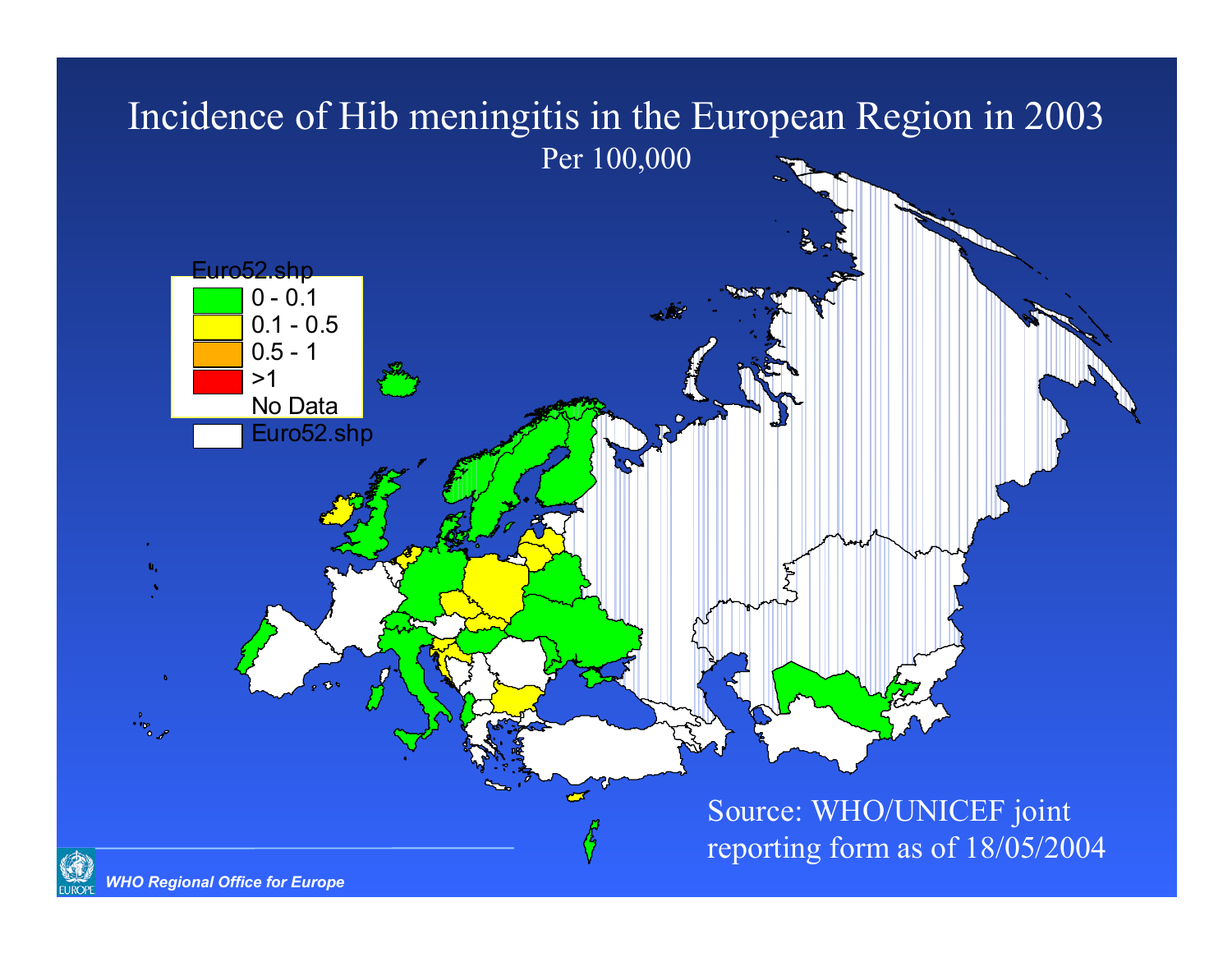# **WHO-supported population based Hib meningitis studies**

| <b>Country</b>            | <b>Period</b> | <b>Hib meningitis</b>      |
|---------------------------|---------------|----------------------------|
|                           |               | $(100000 < 5 \text{ yrs})$ |
| <b>Bulgaria</b>           | 1992-97       | 5.9                        |
|                           | 1997-99       | 6.1                        |
| <b>Poland</b>             | 1998-99       | 3.1                        |
|                           |               | 9.7                        |
| <b>Russian Federation</b> | 1999-02       | 5.7                        |

#### **Compare to Finland 37-57 / 100 000 <5 yrs: pre-vaccination**

![](_page_18_Picture_3.jpeg)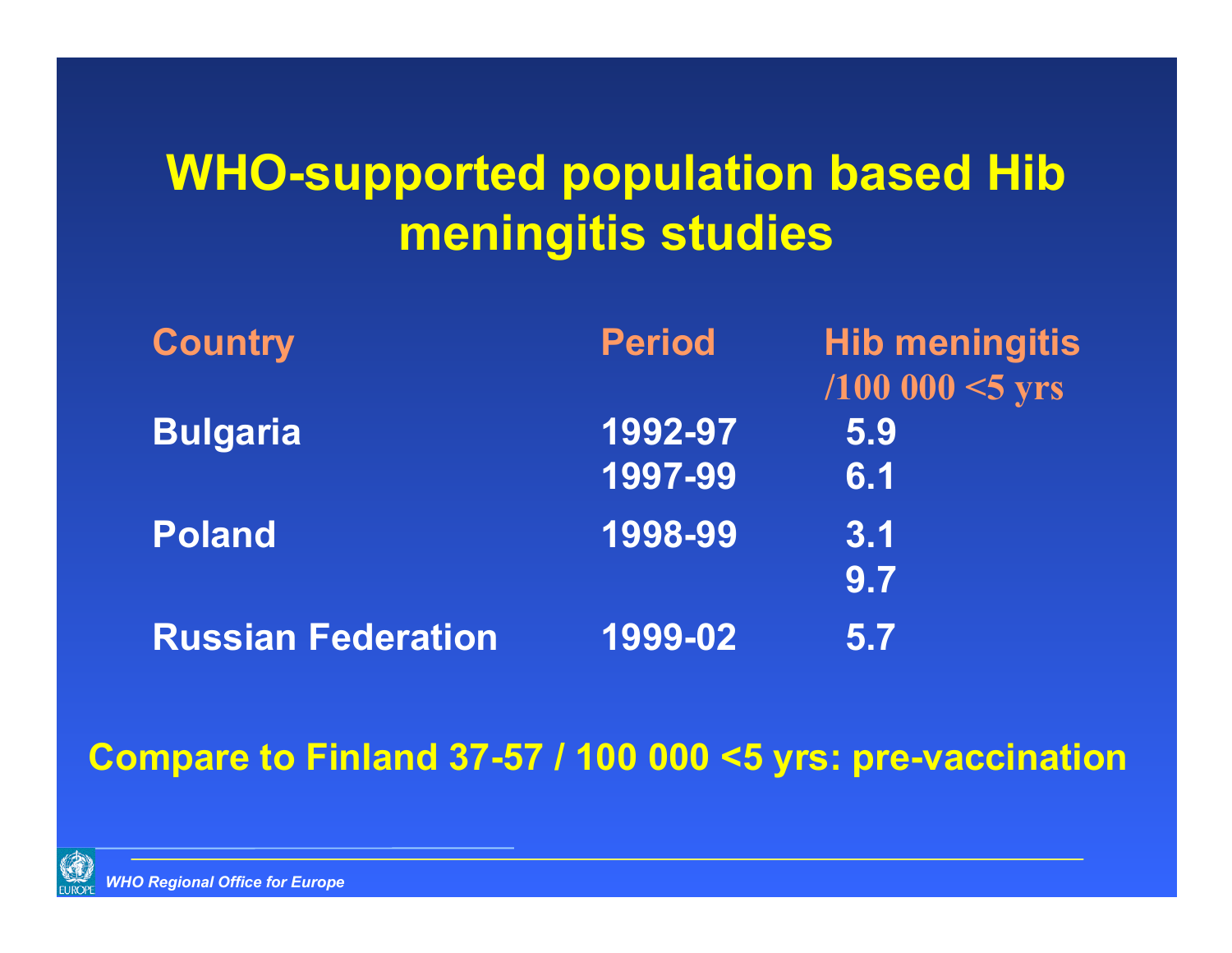# **Confirmed bacterial meningitis in children < 5 years of age**

| <b>Country</b> | Years | <b>Total</b><br>confirmed<br>cases | N.<br>mening. | <b>Hib</b> | S. pneum. | <b>Other</b> |
|----------------|-------|------------------------------------|---------------|------------|-----------|--------------|
| <b>BUL</b>     | 1997- | 88                                 | 23            | 21         | 23        | 21           |
| 6 regions      | 1999  |                                    | (26%)         | (24%)      | (26%)     | (24%)        |
| POL            | 1998- | 56                                 | 33            | 17         |           | 6            |
| 2 districts    | 1999  |                                    | $(59\%)$      | $(30\%)$   |           | $11\%$       |
| <b>RUS</b>     | 1999- | 212                                | 117           | 39         | 23        | 33           |
| Moscow         | 2001  |                                    | $55\%$        |            |           |              |

Sources: M. Kojouharova et al., A. Zielinski et al., A. Platonov

![](_page_19_Picture_3.jpeg)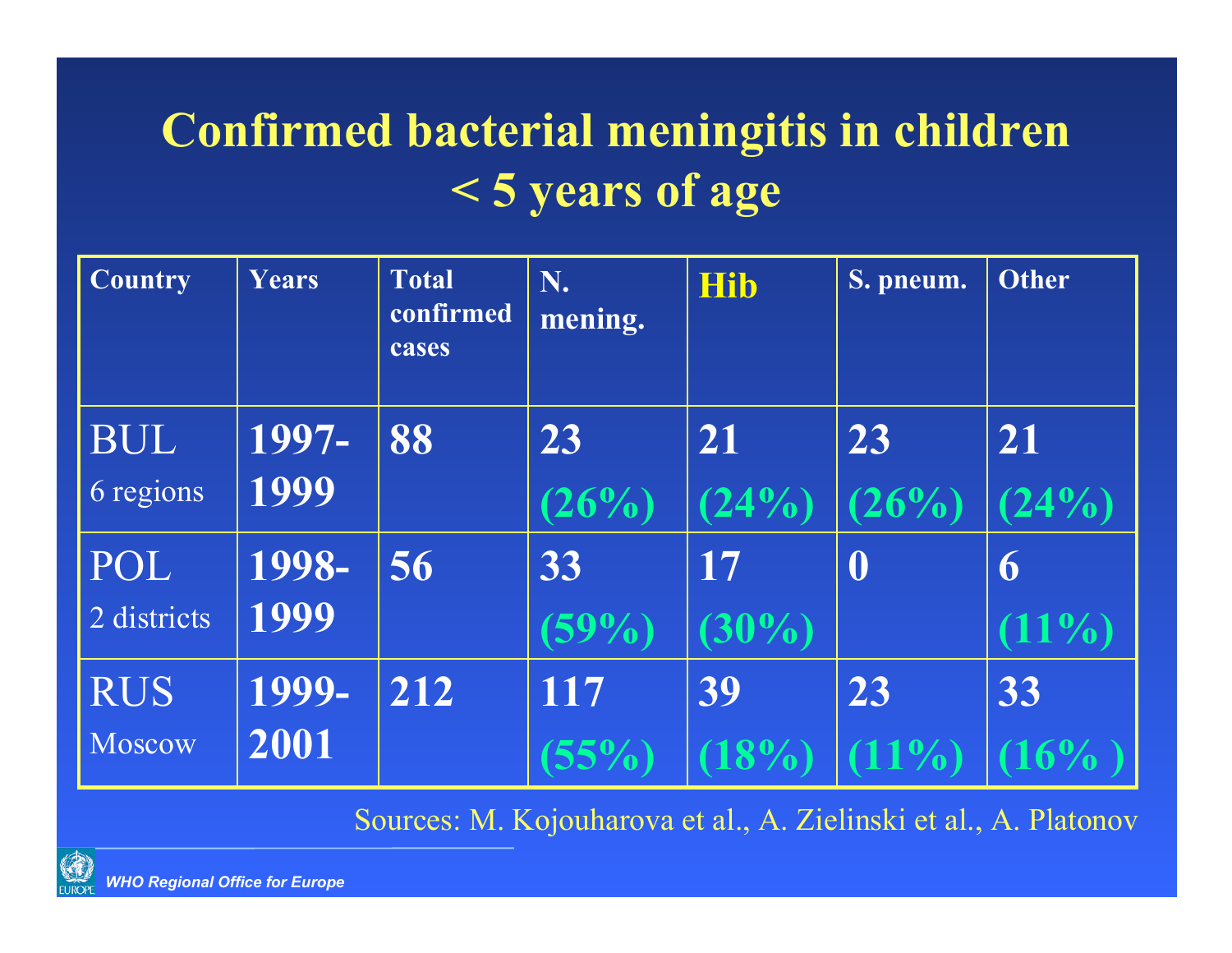**Annual incidence of acute lower respiratory tract infection caused by** *H.influenzae* **type b in Russia 1997-1999 (estimation)**

![](_page_20_Figure_1.jpeg)

#### **Source: A. Platonov**

![](_page_20_Picture_3.jpeg)

*WHO Regional Office for Europe*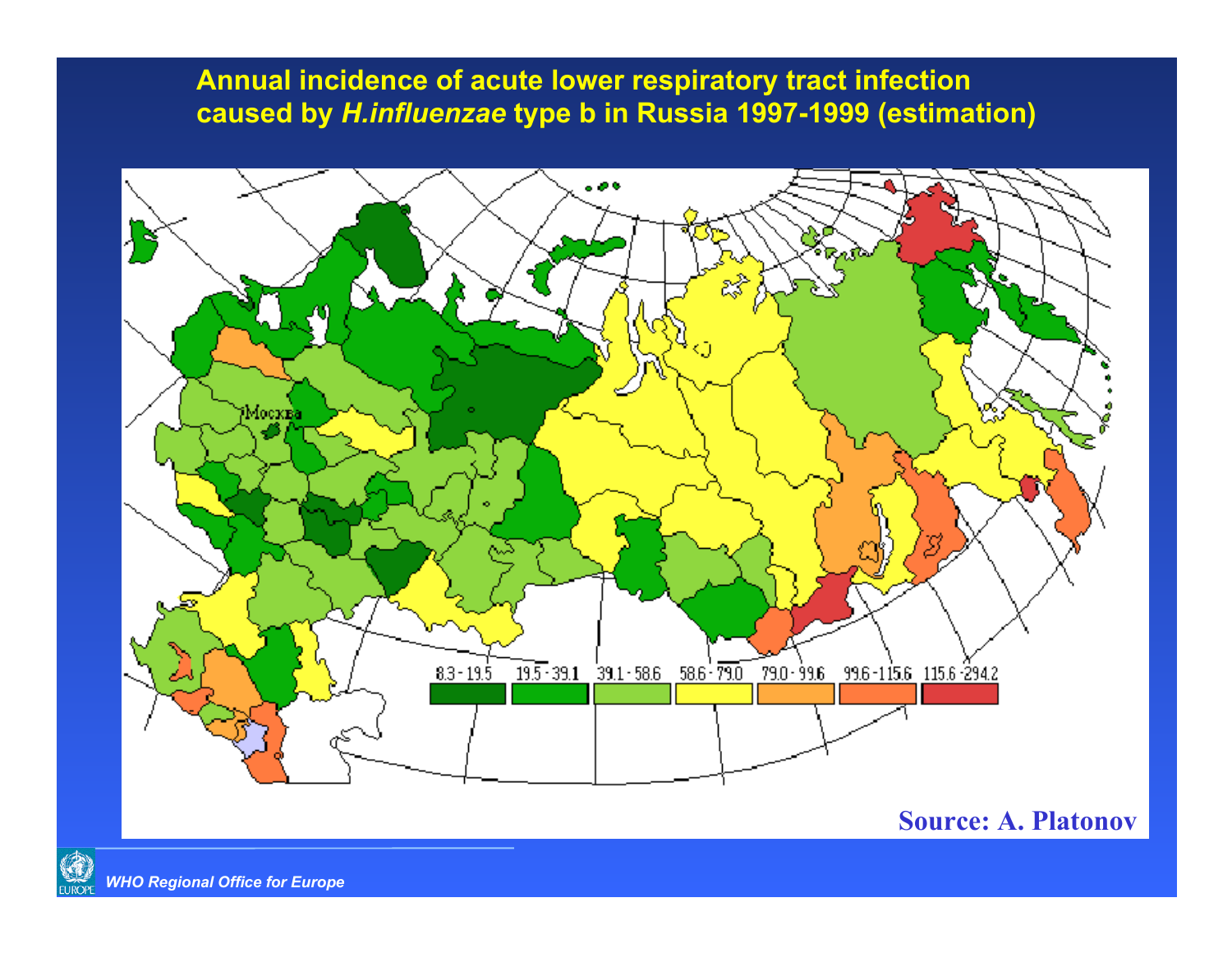**Programme on study of epidemiology and prevention of Hib-infection in Russia supported by the Vishnevskaya-Rostropovich Foundation**

**Started in 2003**

**St. Petersburg NovosibirskNizhny Novgorod Murmansk**

![](_page_21_Picture_3.jpeg)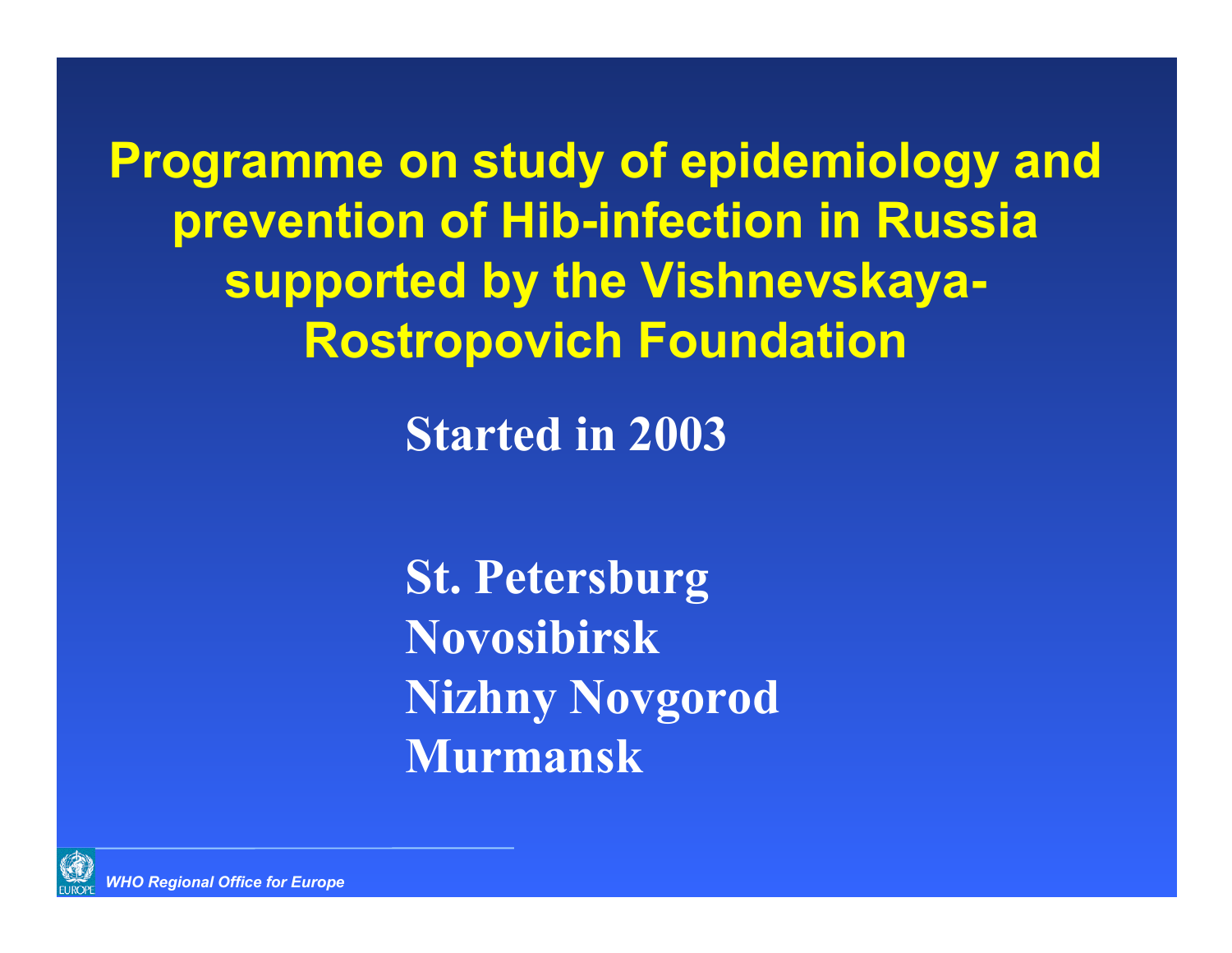# **Etiology of invasive infections in St. Petersburg 2001-2003**

| Years                                                                   | cases | $\vert$ Total confirmed $\vert$ N. meningitidis $\vert$ | <b>Hib</b>  | S. pneumoniae  |
|-------------------------------------------------------------------------|-------|---------------------------------------------------------|-------------|----------------|
| $\begin{array}{ c c c }\n\hline\n2001-138 \\ \hline\n2003\n\end{array}$ |       | 81                                                      | 38<br>(27%) | 19<br>$(14\%)$ |

**including 31 confirmed cases of Hib meningitis**

Source: Research Institute of Child Infections, St. Petersburg, Russia

![](_page_22_Picture_4.jpeg)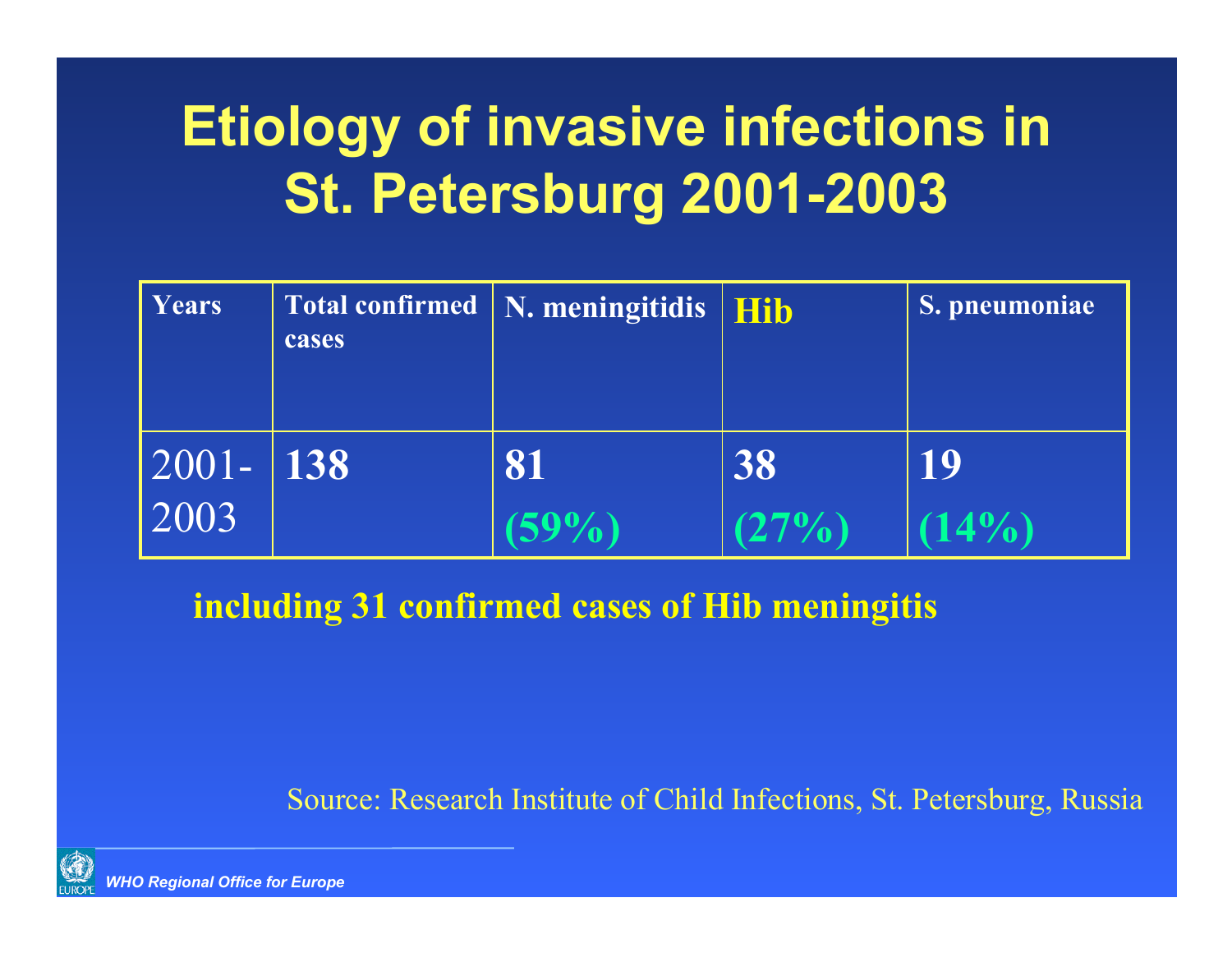# **Hib rapid assessment tool**

**RAT is a methodology for rapid assessment of the burden of Hib disease using local available data**

**Two methods to develop national estimates:**

**(1) Retrospective estimation of incidence of Hib meningitis in children <5 years of age (data from selected hospitals and labs) and use of meningitis rate to estimate morbidity and mortality of Hib.** 

**(2) Estimation of morbidity and mortality of Hib based on local estimates of the overall mortality in children < 5 years of age** 

### **Performed in Albania in 2001, Kyrgyzstan, Uzbekistan in 2002, Armenia, Moldova and Ukraine in 2003**

![](_page_23_Picture_6.jpeg)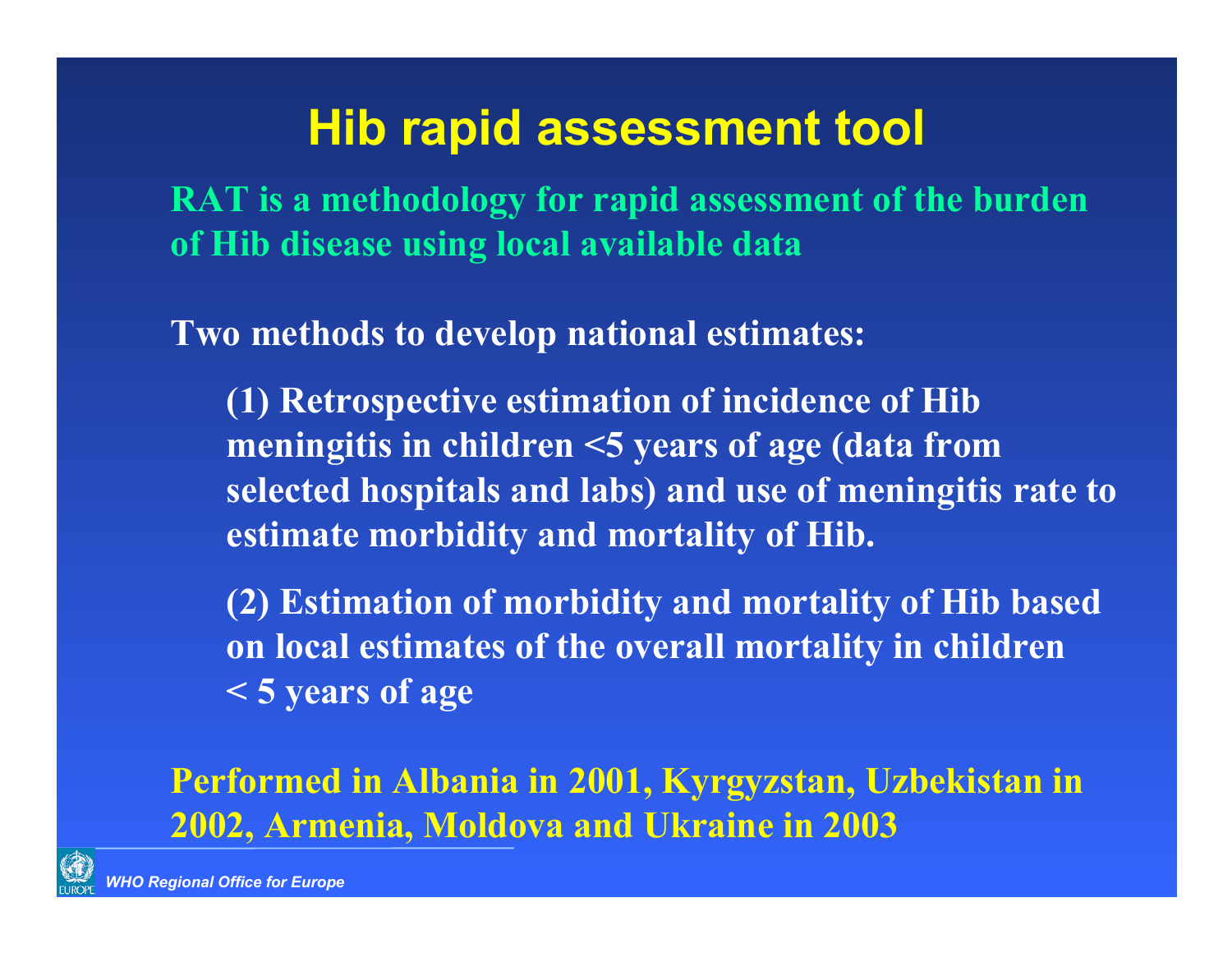# **Hib rapid assessments in the WHO European Region**

| Country                        | <b>Hib meningitis</b><br>per 100000<br><5 years old | <b>Total annual</b><br>estimated Hib<br>cases | <b>Total annual</b><br>estimated Hib<br>deaths |
|--------------------------------|-----------------------------------------------------|-----------------------------------------------|------------------------------------------------|
| ALB(2001)                      | 15                                                  | 366-800                                       | 54-74                                          |
| $\overline{\text{KGZ}}$ (2002) | $5 - 25$                                            | 139-750                                       | 15-78                                          |
| <b>ARM</b> (2003)              | $3 - 15$                                            | 36-180                                        | $2 - 9$                                        |
| MDA(2003)                      | $13(10-16)$                                         | 120-198                                       | $6 - 10$                                       |
| <b>UKR</b> (2003)              | $4 - 12$                                            | 480-1440                                      | $\overline{24-72}$                             |
| UZB(2002)                      | $4 - 22$                                            | 588-3391                                      | 37-351                                         |

![](_page_24_Picture_2.jpeg)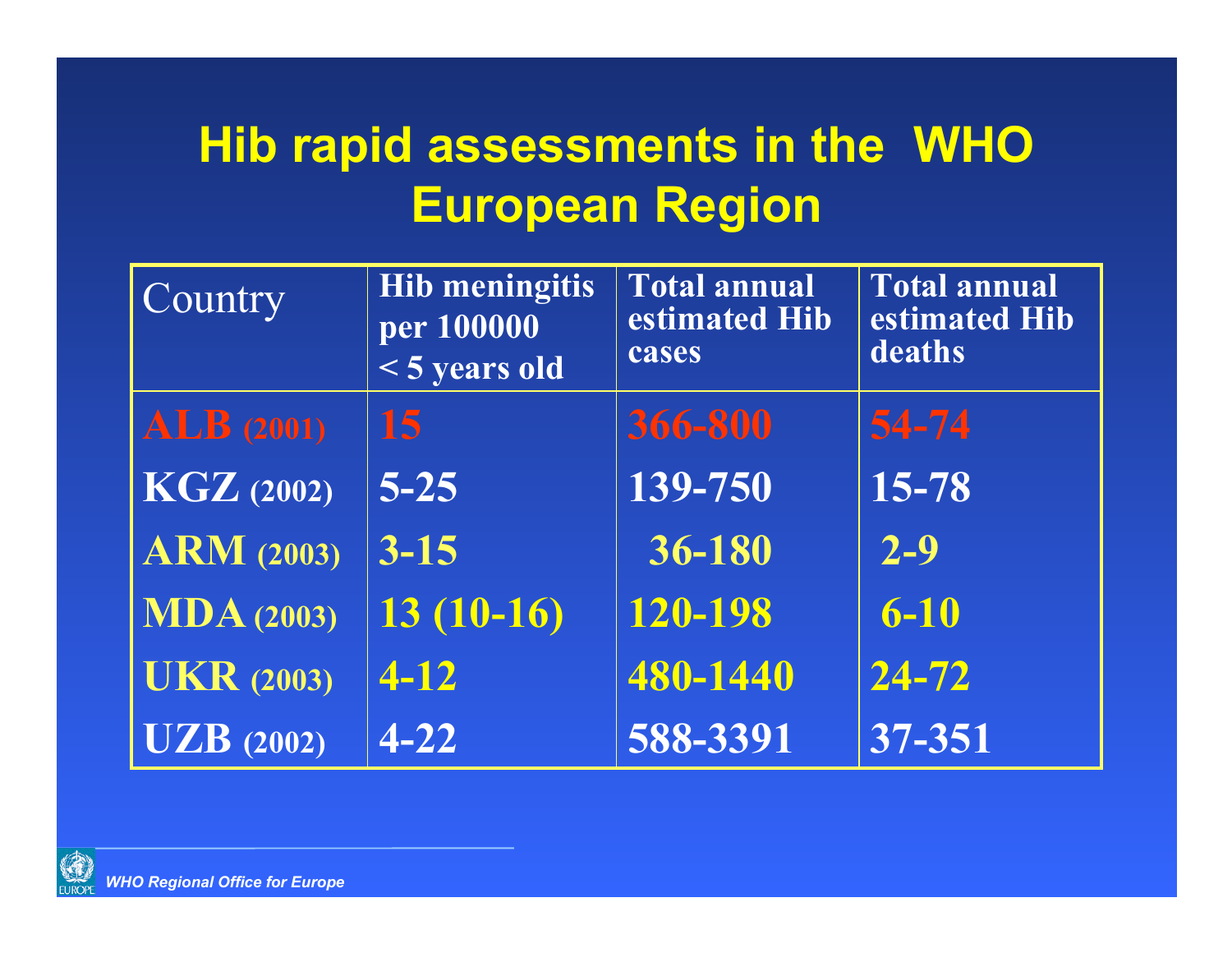**Hib rapid assessments in the WHO European Region, 2003**

**Cost-effectiveness:** 

**Savings equal to the Hib vaccination cost, if the cost is**

**in Moldova: USD 1.5 per child or USD 0.5 per dose**

**in Ukraine: USD 2.7 per child or USD 0.9 per dose**

![](_page_25_Picture_5.jpeg)

*WHO Regional Office for Europe*